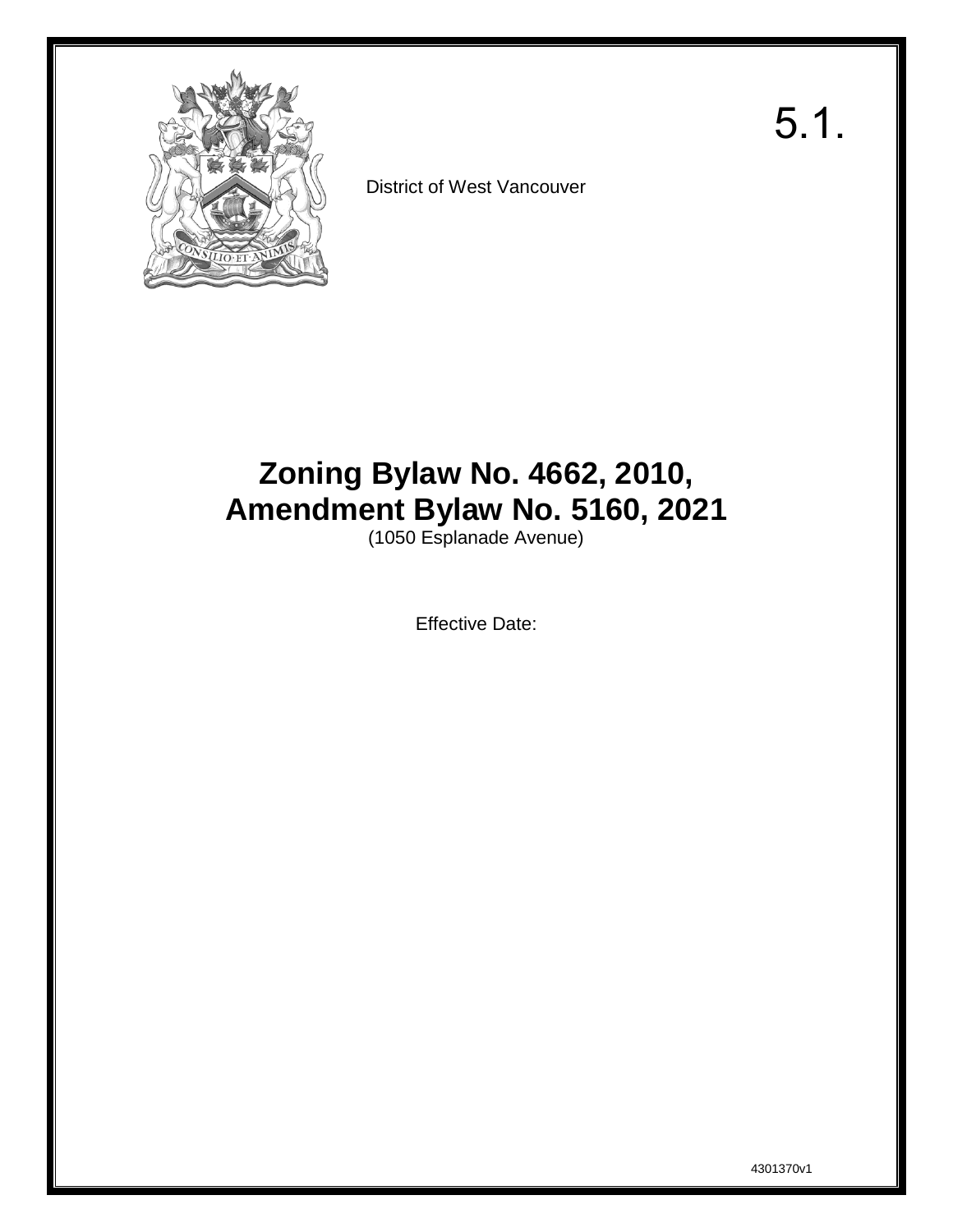District of West Vancouver

## **Zoning Bylaw No. 4662, 2010, Amendment Bylaw No. 5160, 2021**

### **Table of Contents**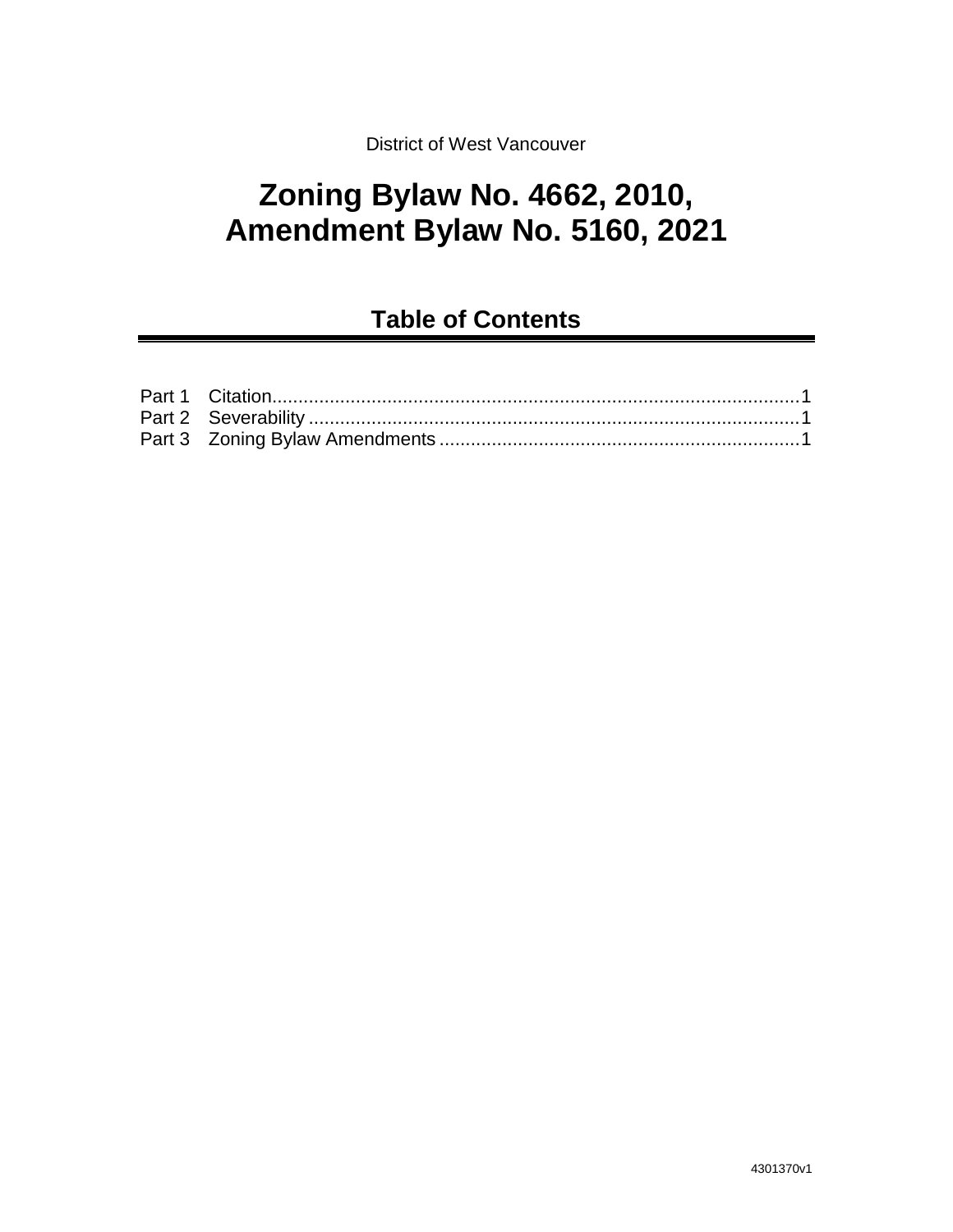District of West Vancouver

## **Zoning Bylaw No. 4662, 2010, Amendment Bylaw No. 5160, 2021**

A bylaw to amend the conditions of use in the RS5 zone to allow for child care within a secondary suite at 1050 Esplanade Avenue.

Previous amendments: Amendment bylaws 4672, 4677, 4678, 4679, 4689, 4701, 4680, 4710, 4697, 4716, 4712, 4737, 4726, 4736, 4757, 4752, 4767, 4787, 4788, 4784, 4772, 4791, 4805, 4809, 4828, 4854, 4873, 4866, 4895, 4839, 4898, 4927, 4944, 4905, 4974, 4967, 4982, 4962, 4928, 4992, 5001, 5021, 5024, 5009, 4938, 5044, 5055, 5051, 5068, 5065, 5087, 5069, 5110, 5106, and 5132.

WHEREAS the Council of The Corporation of the District of West Vancouver deems it expedient to provide for amendment of the zoning bylaw;

<span id="page-2-0"></span>NOW THEREFORE, the Council of The Corporation of the District of West Vancouver enacts as follows:

### **Part 1 Citation**

1.1 This bylaw may be cited as Zoning Bylaw No. 4662, 2010, Amendment Bylaw No. 5160, 2021.

### <span id="page-2-1"></span>**Part 2 Severability**

2.1 If a portion of this bylaw is held invalid by a Court of competent jurisdiction, then the invalid portion must be severed and the remainder of this bylaw is deemed to have been adopted without the severed section, subsection, paragraph, subparagraph, clause or phrase.

### <span id="page-2-2"></span>**Part 3 Zoning Bylaw Amendments**

3.1 Zoning Bylaw No. 4662, 2010, Section 205 (RS5 Single Family Dwelling Zone 5) is hereby amended by adding the following text to section 205.02: